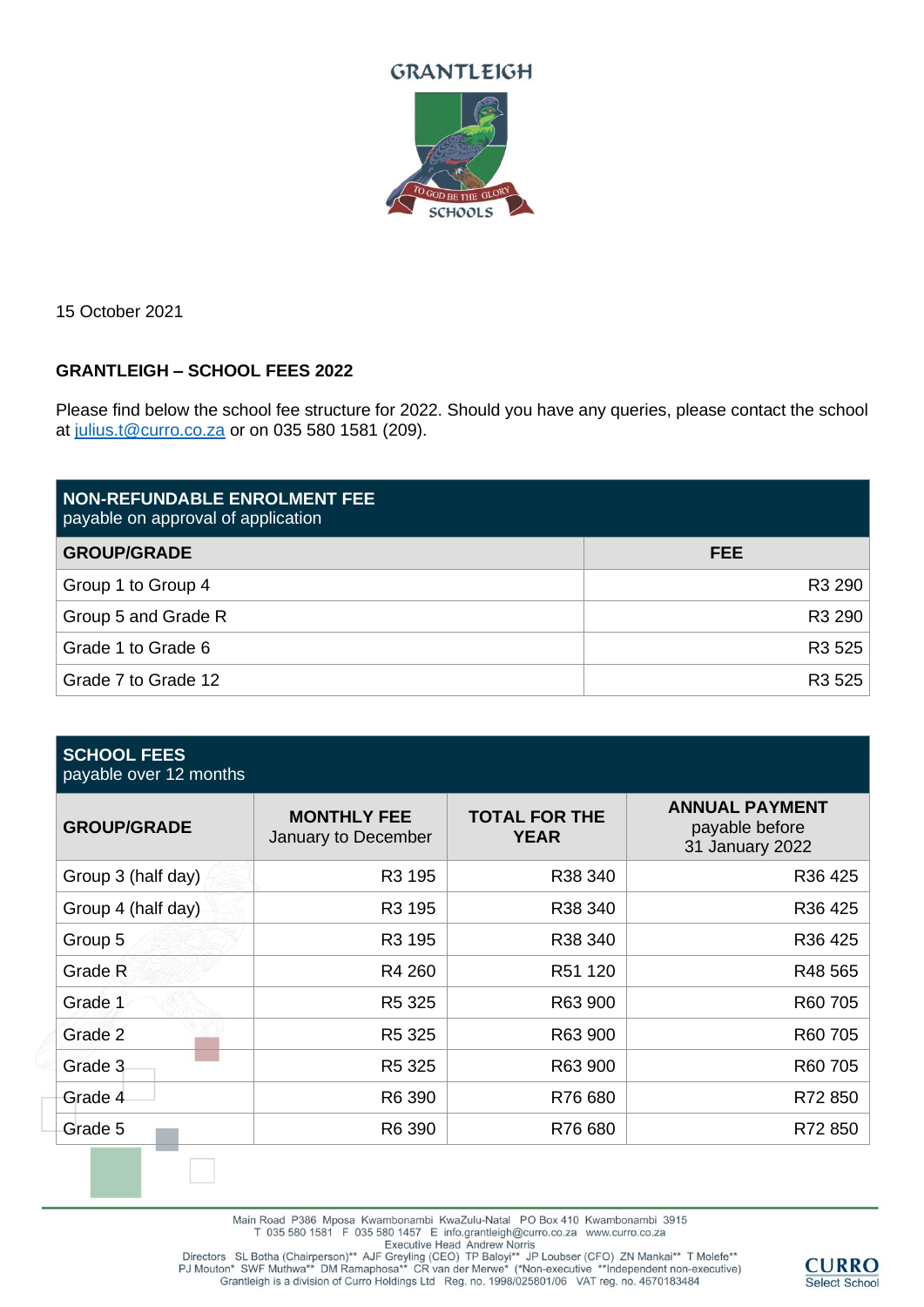# **CURRO**

#### **SCHOOL FEES** payable over 12 months

| $\mu$ payable over $\mu$ $\mu$ increases |                                           |                                     |                                                            |
|------------------------------------------|-------------------------------------------|-------------------------------------|------------------------------------------------------------|
| <b>GROUP/GRADE</b>                       | <b>MONTHLY FEE</b><br>January to December | <b>TOTAL FOR THE</b><br><b>YEAR</b> | <b>ANNUAL PAYMENT</b><br>payable before<br>31 January 2022 |
| Grade 6                                  | R6 390                                    | R76 680                             | R72 850                                                    |
| Grade 7                                  | R6 390                                    | R76 680                             | R72 850                                                    |
| Grade 8                                  | R7 990                                    | R95 880                             | R91 090                                                    |
| Grade 9                                  | R7 990                                    | R95 880                             | R91 090                                                    |
| Grade 10                                 | R9 055                                    | R108 660                            | R <sub>103</sub> 230                                       |
| Grade 11                                 | R9 055                                    | R108 660                            | R <sub>103</sub> 230                                       |
| Grade 12                                 | R9 055                                    | R108 660                            | R <sub>103</sub> 230                                       |

| <b>OTHER FEES</b><br>payable over 12 months                                                                                        |                                              |                                     |  |
|------------------------------------------------------------------------------------------------------------------------------------|----------------------------------------------|-------------------------------------|--|
| <b>SERVICE</b>                                                                                                                     | <b>MONTHLY FEE</b><br>January to<br>December | <b>TOTAL FOR</b><br><b>THE YEAR</b> |  |
| Admin fee<br>(applicable to payments where the family code has been omitted<br>or payments that are made to the incorrect account) | R330 when<br>applicable                      | n/a                                 |  |
| Aftercare (two days or fewer)                                                                                                      | R405                                         | R4 860                              |  |
| Aftercare (three days or more)                                                                                                     | R790                                         | R9480                               |  |
| Boarding: Weekly                                                                                                                   | R7480                                        | R89 760                             |  |
| Boarding: Termly                                                                                                                   | R8 340                                       | R100 080                            |  |
| Subject fee: Consumer Studies                                                                                                      | R205                                         | R <sub>2460</sub>                   |  |
| Subject fee: Information Technology/CAT/Design                                                                                     | <b>R65</b>                                   | R780                                |  |
| Subject fee: Art                                                                                                                   | R205                                         | R <sub>2460</sub>                   |  |
| Subject fee: Engineering Graphics and Design                                                                                       | <b>R65</b>                                   | R780                                |  |
| Bus fee (return): Monzi and St Lucia                                                                                               | R <sub>2</sub> 515                           | R30 180                             |  |
| Bus fee (return): Mtuba, Meerensee, Empangeni                                                                                      | R <sub>2</sub> 035                           | R24 420                             |  |
| Bus fee (return): Arboretum and Umfolozi                                                                                           | R1 760                                       | R21 120                             |  |
| Bus fee (return): Mtunzini                                                                                                         | R <sub>2</sub> 225                           | R26 700                             |  |
| Bus fee (return): Hluhluwe - Monday morning and Friday afternoon                                                                   | R 915                                        | R <sub>10</sub> 980                 |  |
| Bus fee (return): Kwambonambi                                                                                                      | R 855                                        | R <sub>10</sub> 260                 |  |
| IEB examination fee (additional subjects will be billed to the account<br>holder when the IEB bills Grantleigh)                    | R660                                         | R7 920                              |  |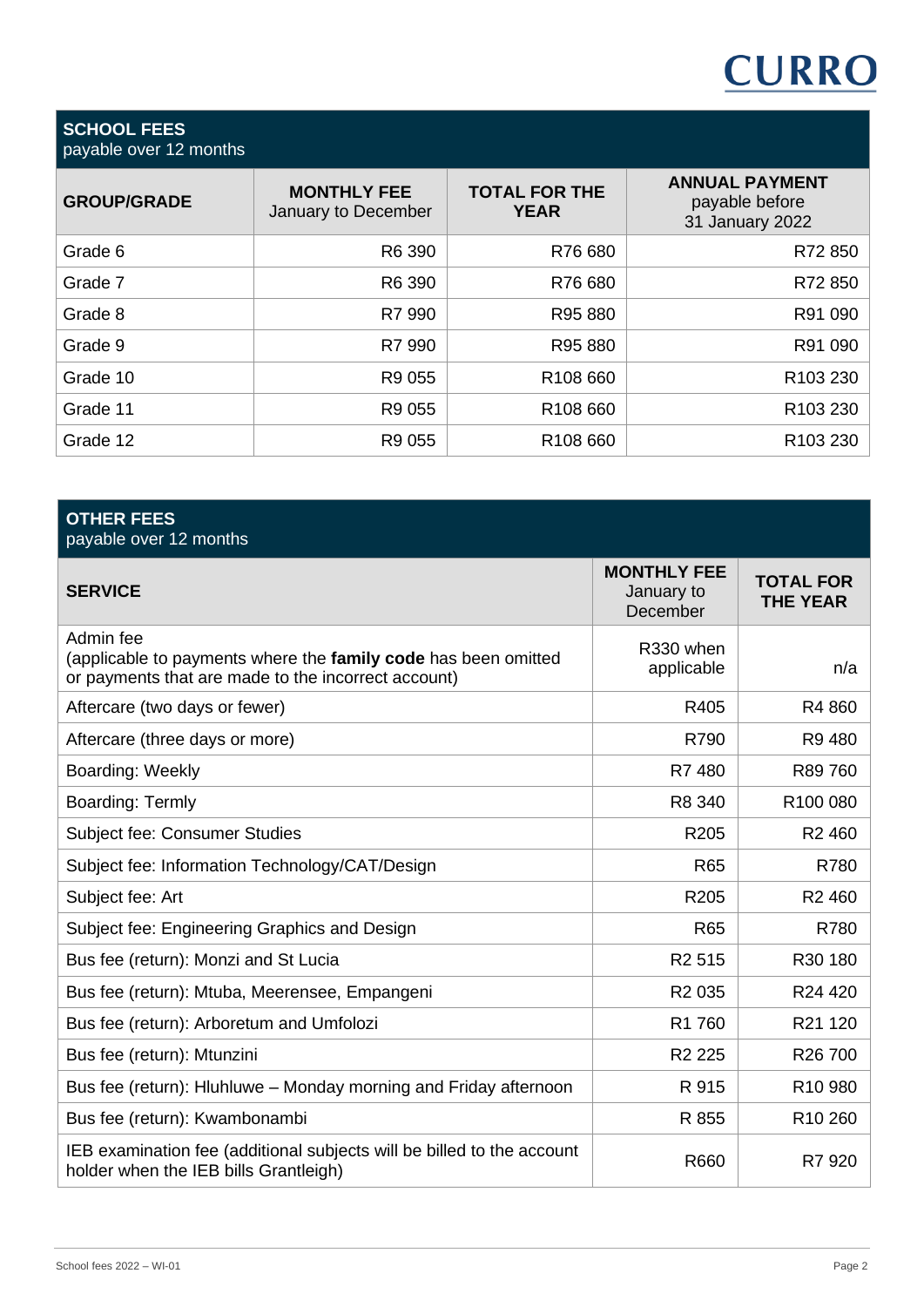## **CURRO**

| <b>OTHER FEES</b><br>payable over 12 months                                                                                                                                                     |                                              |                                     |
|-------------------------------------------------------------------------------------------------------------------------------------------------------------------------------------------------|----------------------------------------------|-------------------------------------|
| <b>SERVICE</b>                                                                                                                                                                                  | <b>MONTHLY FEE</b><br>January to<br>December | <b>TOTAL FOR</b><br><b>THE YEAR</b> |
| Locker fee (optional)                                                                                                                                                                           |                                              | R395                                |
| Wider subject choice offering<br>Grades 8 to 12: Cost per subject<br>Costs are only applicable if taken as an additional 8th, 9th or 10th subject<br>(See more information under general below) | R800                                         | R9 600                              |

Parents and guardians are not charged a tablet fee. Parents and guardians will still need to purchase devices and textbooks (hard copy and/or e-books) in accordance with the schooling model.

| <b>PAYMENT METHODS 2022</b>                                                                             |                                                                                                                                                                                                                                                                                                                                |  |  |
|---------------------------------------------------------------------------------------------------------|--------------------------------------------------------------------------------------------------------------------------------------------------------------------------------------------------------------------------------------------------------------------------------------------------------------------------------|--|--|
| Method 1                                                                                                | Annual payment in advance, due by 31 January 2022.                                                                                                                                                                                                                                                                             |  |  |
| Method 2                                                                                                | Debit-order payments, which can be scheduled monthly in advance x 12 months on or about<br>the 2nd, 16th or 26th of each month.                                                                                                                                                                                                |  |  |
| YOUR FAMILY CODE IS REQUIRED AS THE REFERENCE FOR ALL PAYMENTS.                                         |                                                                                                                                                                                                                                                                                                                                |  |  |
| Please note that your family code is very important as it ensures your account details are<br>accurate. |                                                                                                                                                                                                                                                                                                                                |  |  |
|                                                                                                         | Payments made without family codes cause administrative delays in updating account information.<br>An admin surcharge of R330 will be debited to your account each time payments are received<br>without the family code or into the incorrect bank account, as they must be traced and reallocated<br>to the correct account. |  |  |

Please note that **cash is not accepted as a form of payment for fees** at the school.

## **DEBIT-ORDER COMPLETION**

If you are not yet paying by debit order, we request that you do so as soon as possible since this substantially reduces the administrative burden to identify deposits into our bank account and allocate to the correct learner accounts. We rely on predictable monthly cash flows to manage our affairs.

Please complete a debit-order form and deliver it by hand to the school's bursar before 3 December 2021. The form is available from the school and on the Curro website at www.curro.co.za.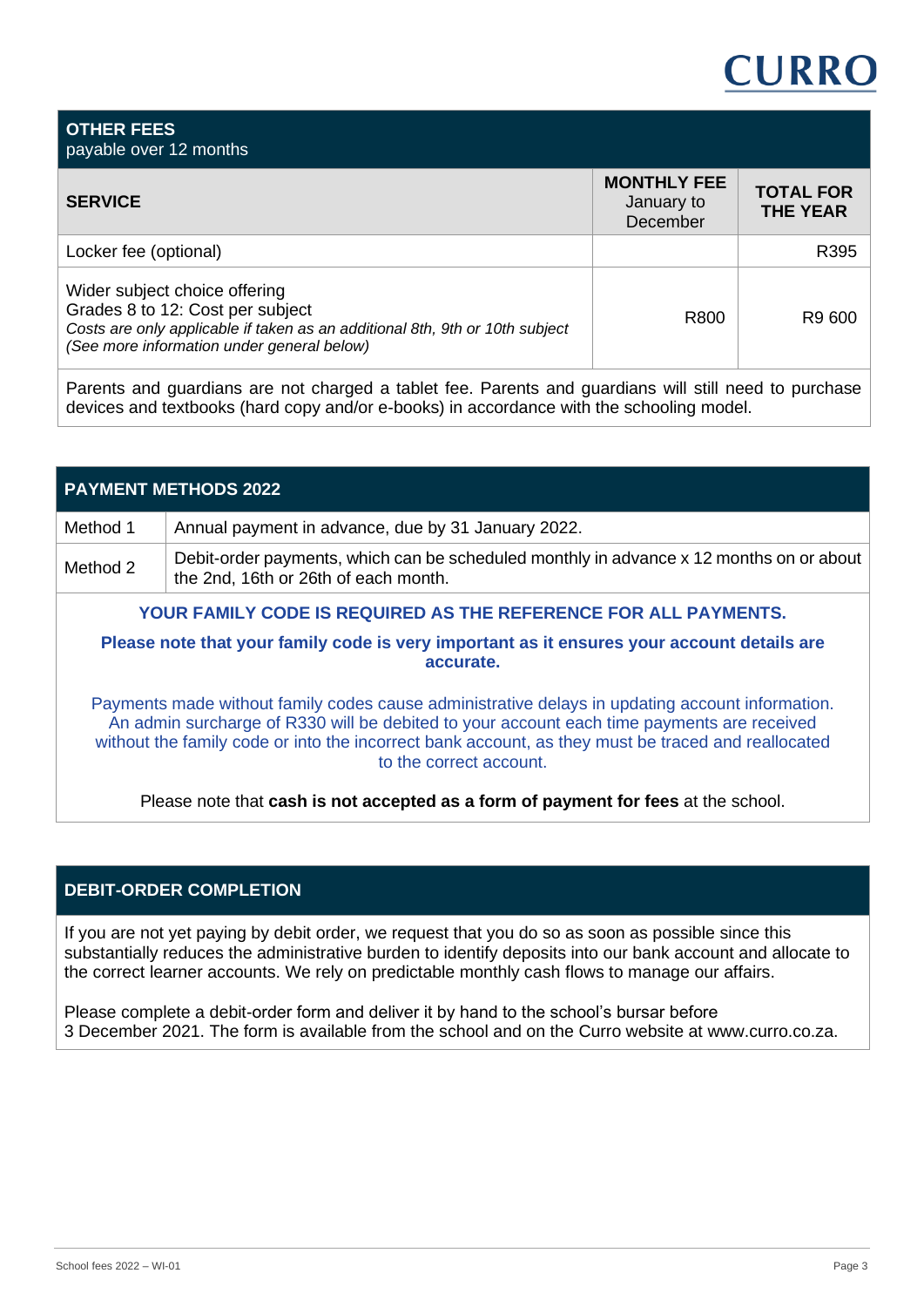

| <b>BANK DETAILS</b>   |                                                        |
|-----------------------|--------------------------------------------------------|
| Name of account       | <b>Grantleigh Trust</b>                                |
| <b>Bank</b>           | <b>Standard Bank</b>                                   |
| <b>Account number</b> | 062 025 392                                            |
| <b>Branch code</b>    | 057 530                                                |
| <b>Reference</b>      | Your FAMILY CODE as per your statement on all payments |

## **GENERAL**

#### **1. School fees**

School fees for 2022 include the following:

- School magazine
- School photos
- School calendar one per family

School fees for 2022 exclude the following:

- The e-learning device (tablet) and any insurance, maintenance or other costs relating to the device
- All textbooks and learning materials (including the cost of e-books)
- School uniforms
- Additional stationery that may be required
- Entrance fees, travel costs, accommodation and food for school excursions and sports trips, unless otherwise advised by the school
- Therapists' or psychologists' fees

## **2. Aftercare fees**

Aftercare fees for 2022 include the following:

- **Supervision**
- Limited homework support

Aftercare fees for 2022 exclude the following:

• Specialist subject and homework support

## **3. E-learning devices (tablets)**

E-learning devices (tablets) will be utilised by all learners from Grade 6 to Grade 12.

This will have the following impact on you:

- If your child is in Grade 6 to Grade 12, you will be responsible for purchasing an e-learning device (tablet) for your child to use. The school will provide you with details and the minimum specifications required for the device.
- You will be responsible for the insurance and general maintenance and care of the device.

The following costs associated with the use of e-learning devices (tablets) are included in the school fees:

- Access to Wi-Fi and Internet at the school
- Access to a school email account
- Access to an interactive communication platform with teachers